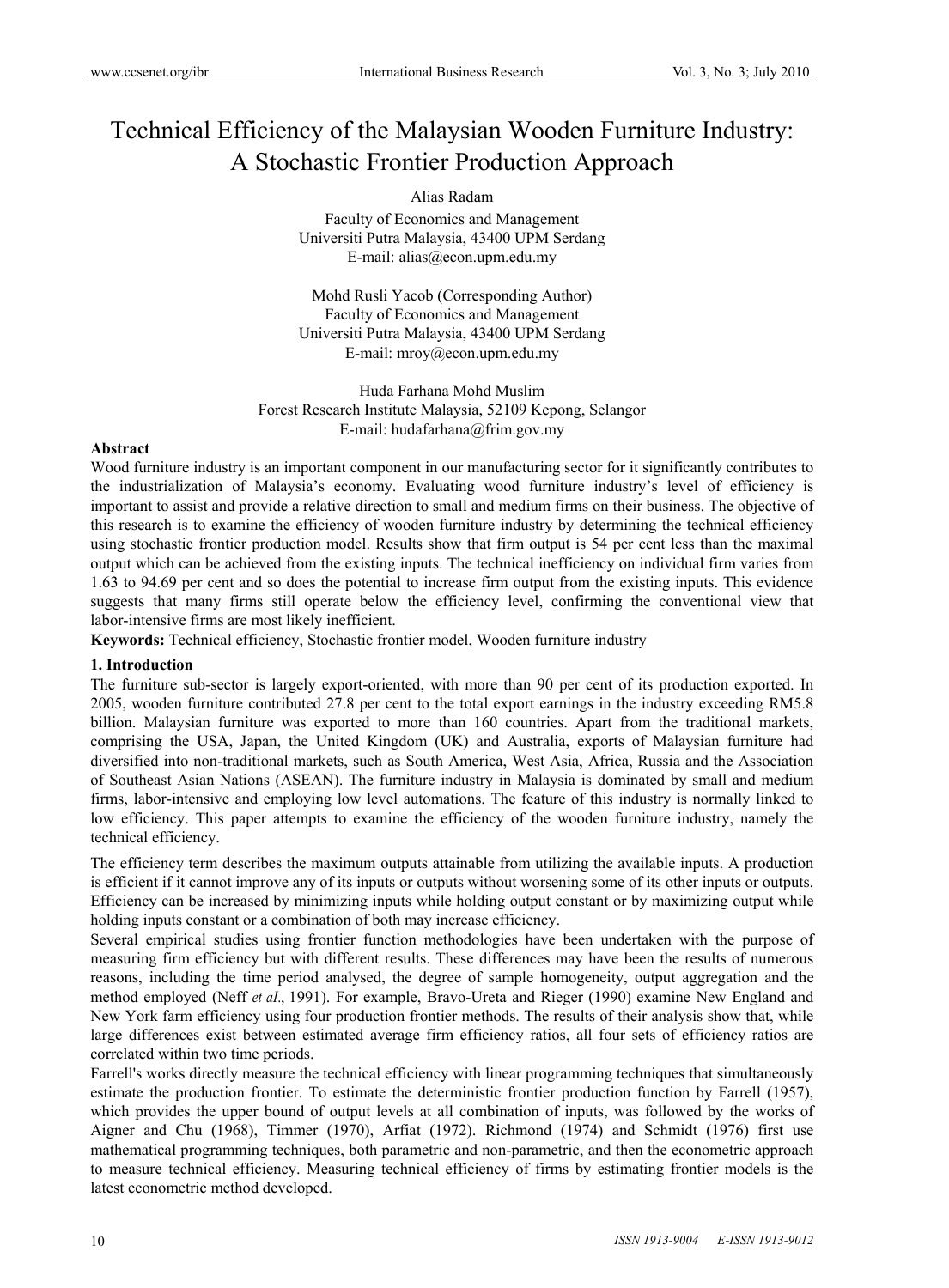The stochastic frontier production function (SFPF) was independently proposed by Aigner *et al.* (1977). This differs from the traditional (average) production function in that its residuals have two components: one to account for technical inefficiency and the other to permit random events that affect production. Many authors have altered and generalized the original specification of the SFPF. Forsund *et al.* (1980), Schmidt (1986), Bauer (1990) and Battese (1992) provide excellent surveys of the literature on frontier analysis.

In this paper, we used the stochastic frontier production function proposed by Battese and Coeli (1992), which followed the models developed by Aigner *et al.* (1977), and Meeusem and van den Broeck (1977). The advantage of using the stochastic production frontier model is to introduce a disturbance term representing noise, measurement error, and exogenous shock beyond the control of production unit in addition to the efficiency component. The maximum likelihood estimation procedure was employed to obtain parameter estimates. In this study, a Cobb-Douglas stochastic frontier production function is estimated using data from 511 furniture manufacturing industries in Malaysia for the year 2005.

# **2. Literature Review**

The parametric approach of benchmarking also includes the stochastic frontier approach (SFA). SFA differs from simple regression analysis in many aspects. For example, whereas simple regression uses ordinary least squares to find the best fit of the average cost function, SFA uses mainly what is called "maximum likelihood" estimation techniques to estimate the frontier function in a given sample.

In addition, SFA separates error components from inefficiency components. In particular, it requires separate assumptions to be made to the distributions of the "inefficiency" and "error" components, potentially leading to more accurate measures of relative efficiency. SFA uses available data in order to estimate the cost function of a relatively efficient firm — known as the "frontier". This function is assumed to be common for all firms and is used to obtain measures of inefficiency.

SFA has the advantage – compared to non-parametric techniques, such as DEA – that it can provide some statistical inference to the functional form of the frontier and the significance of individual explanatory factors upon the shape of the frontier. In addition, since the method uses maximum likelihood estimation, there is no guarantee that the final estimators will hold any desirable statistical properties (unbiasedness, efficiency, consistency) in small samples. Unfortunately, it is difficult to define a clear-cut sample size which inferences become problematic as this will ultimately depend on the quality and nature of the data, the number of explanatory variables and the estimation procedure being followed.

There are vast notable analytical studies of technical efficiency using SFA in manufacturing firm across countries. There are various factors that contribute to technical inefficiency e.g., socio-economic, demographic and regional responsible for technical efficiencies to be different across provinces. In Heru and Subhash (2004) study, the factors considered are: inflation, mean years of schooling, regional location, and sectoral differences. In twenty out of twenty-six provinces the TFP growth was driven by efficiency changes while in four provinces the TFP growth was driven by technological progress.

Most empirical studies concentrate on technical inefficiency since technical inefficiency happens to be an important source of underperformance. Technical inefficiency also embodies all the managerial and organizational sources of inefficiency, what Leibenstein (1966) refers as X-inefficiency. The allocative efficiency of an organization is a comparative measure of how well its prices are according to its marginal productivity. As a conclusion, allocative efficiency relates to prices while technical efficiencies relates to quantities. When comparing between allocative and technical efficiency, it determines the degree of total economic efficiency. Thus when a firm uses its technical resources completely and efficiently, then it can be said to have achieved total economic efficiency. Similarly, when either allocative or technical inefficiency is present, the organization will be operating at less than total economic efficiency; Worthington (2004).

Nik Hashim and Basri (2004) measured (TFP) growth of Malaysian manufacturing sector using stochastic frontier approach with translog production function. They found that between 1990 and 2000 TFP growth was very low for some industries at below unity or even negative for E&E, transport and food industries. The positive growth is achieved in chemical, textiles, rubber, petroleum and wood. However, this study found that technical efficiency was a major contribution of Total Factor Productivity (TFP) growth.

Study by Yanrui (2000), using the stochastic frontier approach showed that TFP growth was positive for all countries. This study includes seven APEC developed countries and nine APEC developing countries and found that APEC developed countries performed better in terms of TFP growth contribution. Mahadevan (2001) however, studied TFP growth using the Malaysian Manufacturing Survey data of 1981-1996. She divided the data into three periods namely 1981-1984, 1987-1990 and 1991-1996. She found that the contribution of input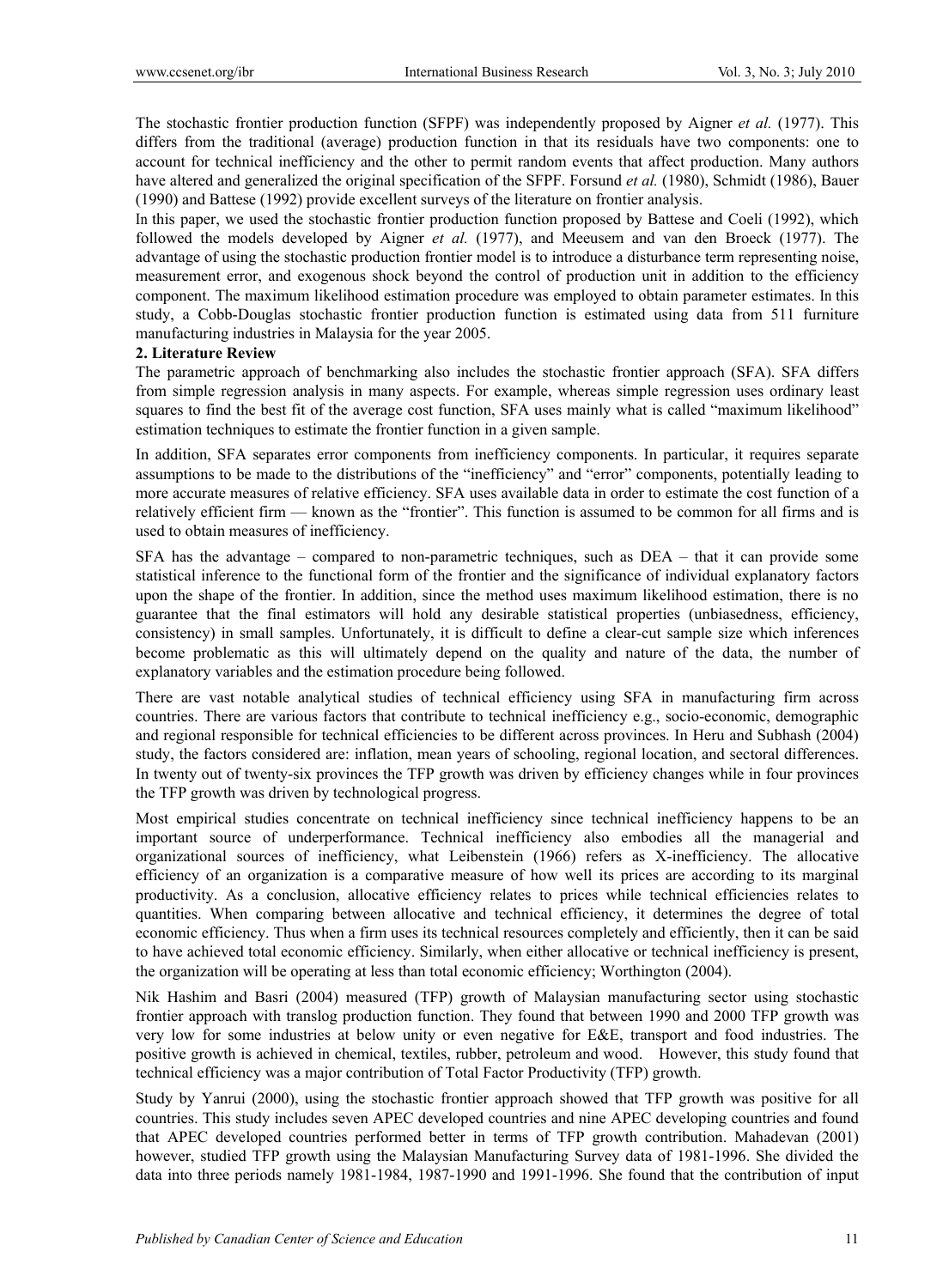has increased overtime but the contribution of TFP growth was negative in the last two periods due to different reasons. During the second period, the negative contribution of TFP growth was due to a negative contribution of technical progress, whereas during the third period it was due to a negative change in technical efficiency.

Sharma, et al. (2003) estimated technical efficiency and total factor productivity growth in fifty U.S. states from 1977 to 2000 and found that, on average, technical efficiency is around 75%. Other studies on regional technical efficiencies that use different methods include Osiewalski, et al. (2000) and Maudos et al. (2000). Osiewalski et al. (2000) examined productivity disparity between Poland and other Western economies using a Bayesian stochastic frontier. They claimed that at the beginning of Poland's reform its economy exhibited low technical efficiency. Maudos et al. (2000) employed Data Envelopment Analysis to estimate efficiency in Spanish regions using panel data from 1964 to 1993 and they observed that efficiency varies across sectors and time.

# **2. Methodology**

A stochastic frontier production function as proposed by Battese and Coelli (1992) is defined as:-

$$
Y_i = f(X_i, \beta) \varepsilon^{\varepsilon_i} \tag{1}
$$

Yi, is the output vector for the i<sup>th</sup> firm,  $X_i$  is a vector of inputs,  $\beta$  is a vector of parameter and  $\varepsilon_i$  is an error term. **In** this model, a production frontier defines output as a function of a given set of inputs, together with technical inefficiency effects. Furthermore, this model specifies that these inefficiency effects are modelled by other observable explanatory variables and all parameters are estimated simultaneously. The stochastic element of this model allows some observations to lie above the production function, which makes the model less vulnerable to the influence of outliers than with deterministic frontier models.

The stochastic frontier is also called *composed error* model, because it postulates the error term  $\varepsilon_i$  as two independent error components:

$$
\varepsilon_{\rm I} = \mathbf{v}_{\rm i} + \mathbf{u}_{\rm i} \tag{2}
$$

When a symmetric component is normally distributed,  $v_i \sim (N, \sigma_v^2)$ , represents any stochastic factors that is beyond the firms' control affecting the ability to produce on the frontier such as luck or weather. It can also account for measurement error in Y or minor omitted variables. The asymmetric component, in this case distributed as a half-normal,  $u_i \sim (N, \sigma_u^2)$ ,  $u_i > 0$ , can be interpreted as pure technical inefficiency. This component has also been interpreted as an unobservable or latent variable; usually representing managerial ability.

The parameters of v and u can be estimated by maximizing the following log-likelihood function:

$$
\ln(Y \sim \beta, \lambda, \sigma^2) = \frac{N}{2} \ln \left[ \frac{2}{\pi} \right] - N \ln \sigma + \sum_{i=1}^{N} \ln \left[ 1 - F(\epsilon_i \lambda \sigma^{-1}) \right] + \frac{1}{2\sigma^2} \sum_{i=1}^{N} \epsilon_i^2
$$
(3)

Where,

 $\varepsilon_i = Y_i - f(X_i, \beta)$  $\sigma^2 = \sigma_u^2 + \sigma_v^2$  $\lambda = \sigma_{\rm u}/\sigma_{\rm v}$ 

 $F =$  the standard normal distribution function

 $N =$  number of observation

Given the assumptions on the distribution of v and u, Jondrow *et al.* (982) showed that the conditional mean of u given ε is equal to

$$
E(u_i \mid \varepsilon_i) = \frac{\sigma_u \sigma_v}{\sigma} \left[ \frac{f(\varepsilon_i \lambda \sigma)}{1 - f(\varepsilon_i \lambda \sigma)} - \frac{\varepsilon_i \lambda}{\sigma} \right]
$$
(4)

where f and F are the standard normal density and distribution functions evaluated at  $\epsilon_i \lambda/\sigma$ . Measures of technical efficiency (TE) for each firm can be calculated

$$
TE_i = \exp(-E[u_i \mid \varepsilon])
$$
 so that  $0 \leq TE \leq 1$  (5)

The Cobb-Douglas stochastic frontier production function in logarithm form is as follows:

$$
\ln VA_i = \ln \beta_0 + \beta_1 \ln C + \beta_2 \ln L_i + \beta_3 \ln E_i + \varepsilon_I
$$
\n
$$
(6)
$$

where VA represents value added (RM) per year. Independent variables are C (capital, RM), L (number of labour), and E (energy expenditure). Parameters  $β_0$  denotes the technical efficiency level and  $β_1$  is elasticities of the various inputs with respects to output level. A summary of data used is presented in Table 1.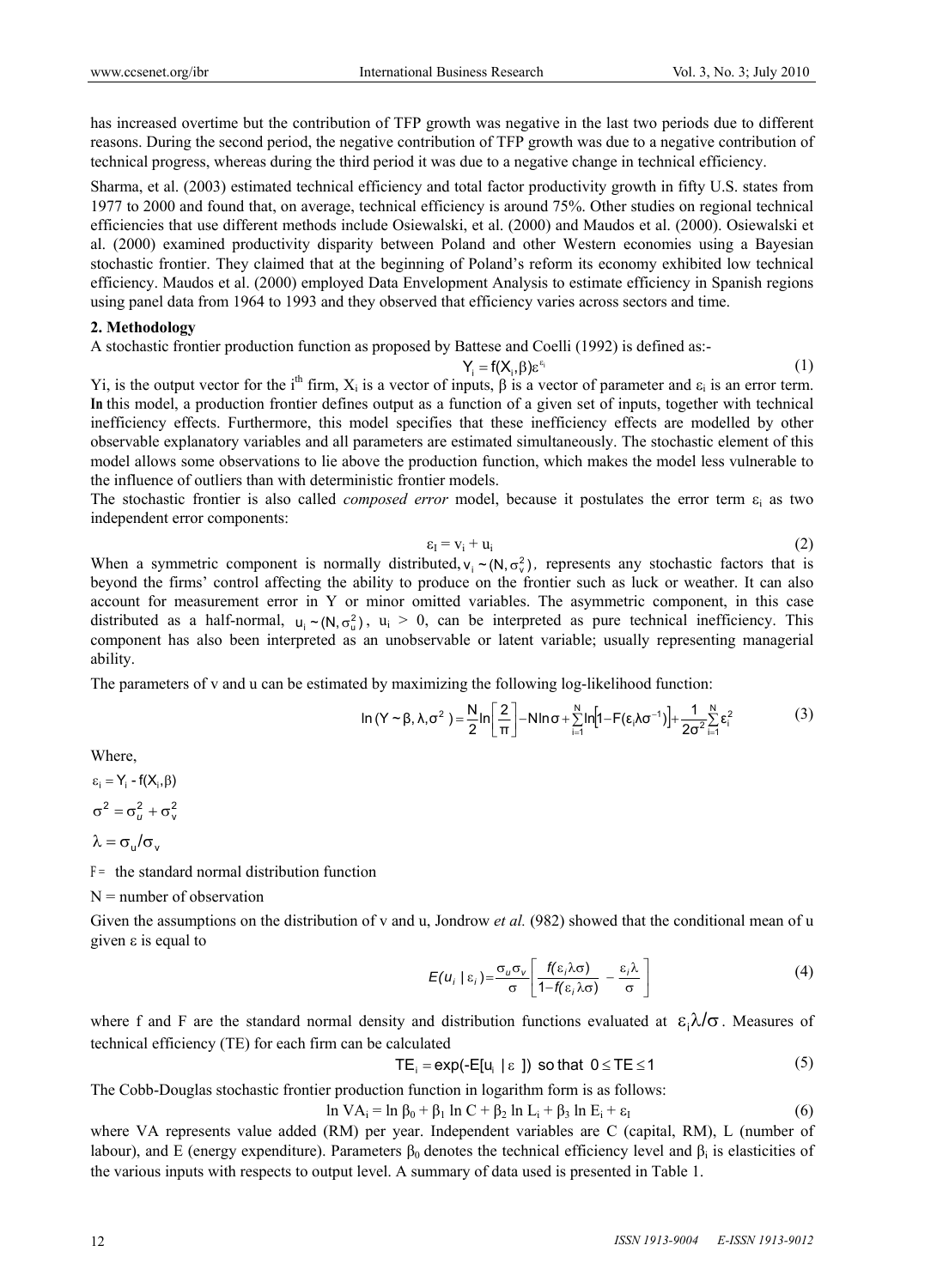#### **3. Results and Discussion**

The empirical shown of the stochastic production frontier for the furniture manufacturing industries are presented in Table 2. For comparison purposes both the 'average' production function estimated using ordinary least square (OLS) and the frontier likelihood function are presented. All the coefficients have the expected positive signs implying that an increase in an input ultimately increases the output level. All variables in the stochastic frontier production functions are significantly different from zero at five and one per cent level. Summation of the elasticities of production indicates return to scale of 1.16 respectively for the' average' production function and the stochastic frontier function. The value of return to scale greater than unity suggests that increasing return to scale is prevails. A one-percent increase in all inputs resulted in an increase of 1.16 per cent in output level for the stochastic frontier.

A direct comparison of the parameter estimated for the 'average' production function and stochastic function shows close similarity between the intercepts and inputs coefficients. As can be seen in Table 2, the intercept differences between the two production functions suggest the stochastic frontier functions represent neutral shifts from the 'average' production function. On the other hand, the slope coefficients which display slight differences between the two functions might be due to the inefficient estimates of OLS. Furthermore, by the specification of the likelihood function, the difference between the production function estimated by the OLS and frontier function can be statistically shown by the significance of  $\lambda$ , implying that there is a significant difference between the two production function.

The significance of the parameter  $\lambda$  is able to show that there is sufficient evidence to suggest that technical inefficiency is present in the data. As shown in Table 2, the estimates of the error variances  $\sigma_u^2$  and  $\sigma_v^2$ ; are 0.0885 and 0.0230 respectively. Therefore, it can be easily seen the variance of one-side error, cr,; is larger than the variance of random error, cr;. Thus the value of  $\lambda$  (i.e.  $\lambda = \sigma_v / \sigma_u$ ) of more than one. This clearly shows the dominant share of the estimated variance of one-sided error term,  $u$ , over the estimated variance of the whole error term. This implies that a great part of the residual variation in output is associated with the variation in technical inefficiency rather than with 'measurement error' which is associated with uncontrollable factors related to the production process.

Following the Battese and Cora (1977), we can also estimate the total variation in output from the frontier that is attributable to technical efficiency using the parameter  $\Omega$ , where  $\Omega$  equal  $\sigma_u^2/\sigma^2$ . Using this formula, it can

be calculated that W is 0.9789. This means that about 98 per cent of the discrepancies between observed output and the frontier output are due to technical inefficiency. In other words, the shortfall of observed output from the frontier output is primarily due to factors which are within the control of the firms.

In Table 3, we presented the technical efficiency index using Jondorow et al (1982) procedure. The level of technical efficiency for each individual firm,  $e^{-u_i}$ , is calculated by estimating the one-sided error component  $u_i$ from equation (4). The minimum estimated efficiency is 1.63 per cent while the maximum is 98.76 per cent, and the mean level of technical efficiency is 34.53 per cent. According to Grabowski *et at.* (1990), a firm is considered technically inefficient even if the firm registered a technical efficiency index of 82 per cent. By this standard, therefore, the number of firms considered efficient technically is only 8.4 per cent of the total firms in the sample under study. Separating the composed error term of stochastic frontier model to estimate the level of technical inefficiency for a sample of furniture manufacturing industries in Malaysia, the analysis shows that, on average, there is 54.47 per cent technical inefficiency in the sample. This means that firm output is 54.47 per cent less than the maximal output which can be achieved from the existing level of inputs.

#### **5. Conclusion and Policy Implications**

The study has shown the furniture industry in Malaysia, despite being able to increase its production significantly over the years, produce at a low level of efficiency. This has resulted in an inefficient utilization of resources and so does the potential to increase firm output from the existing level of inputs. Through the effective use of existing inputs the firm value-added can be increased by almost 55 per cent at the aggregate level without any additional cost to the firms. In terms of value it can be translated to about RM2.4 billion loss due to inefficiency.

The study also revealed the technical inefficiency on individual firms varies, from 1.63 to 94.69 per cent. This is due to the structure of the industry being characterized as unorganized with a few large firms at one end and many small firms scattered at the other. Policy should be driven to consolidate the industry to reap the economies of scale used which will lead to more efficiency.

Finally, steps must be taken to increase the usage of technology in this industry, in order to improve the efficiency. Concurrently, the focus will be the quality of human resources and the policy accompanying it. Attempts to maximize production through improve in efficiency will not be achieved without the appropriate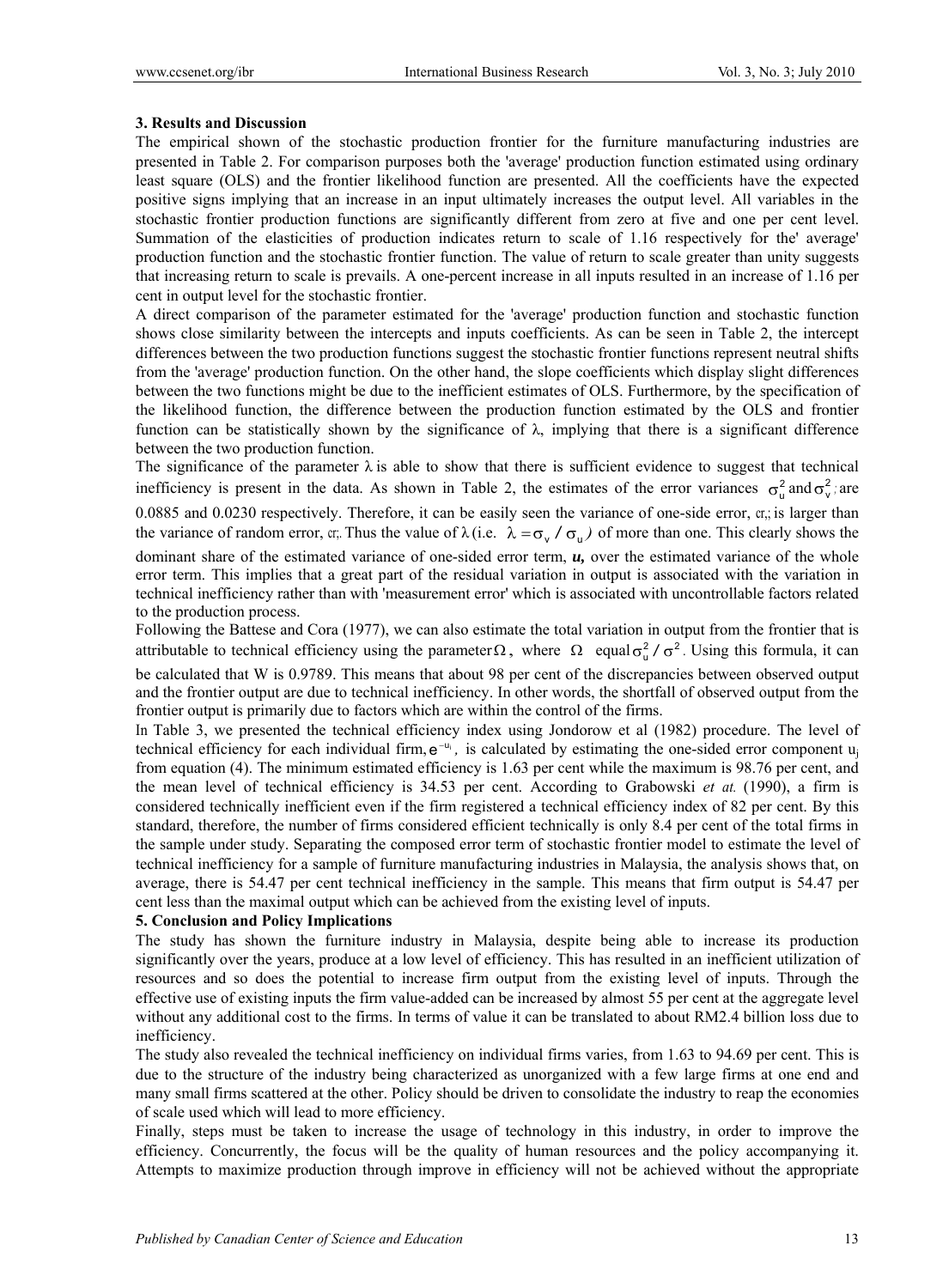skills of human resources.

# **References**

Afriat, S.N. (1972). Efficiency Estimation of Production Functions. *International Economic Review, Vol. 13, pp. 568-598.* 

Aigner, D.J. and Chu, S.F., (1968). On Estimating the Industry Production Function. *American Economic Review*, Vol. 58, pp. 826-839.

Aigner, *D.J.l.,* Lovell, C.A.K. and Schmidt, P. (1977). Formulation and Estimation of Stochastic Frontier Production Function Models. *Journal 0/ Econometrics,* Vol. 6, pp. 21-37.

Battese, G .E. (1992). Frontier Production Functions and the Technical Efficiency: A Survey of Empirical Applications in Agricultural Economics. *Agricultural Economics,* Vol. 7, pp. 185-208.

Battese, G. E. and T. J. Coelli. (1992). Frontier Production Function, technical efficiency and panel data: with application to Paddy Farmers in India. *Journal of Productivity Analysis,* Vol. 3, pp. 153-169.

Bauer, P.W. (1970). Recent Development in Econometric Estimation of Frontier. *Journal o/Econometrics.* Vol. 46, pp. 3956.

Bravo-Ureta, B.E. and Rieger, L. (1990). Alternative Production Frontier Methodologies and Dairy Farm Efficiencies. *Journal Agricultural Economics,* Vol. 41, pp. 215-226.

Farrell, M.l. (1957). The Measurement of Productive Efficiency. *Journal of Royal Statistic Society Series. A,* Vol. 120, pp. 253-290.

Forsund, P.R., Lovell, C.A.K. and Schmidt, P. (1980). A Survey of Frontier Production Functions and of their Relationship to Efficiency Measurement. *Journal Econometrics,* Vol. 13, pp. 5-25.

Grabowski, R. et al. (1990). A Ray-Homothetic and Efficiency: Grain Farms in Southern Illinois. *European Review of Agricultural Economics,* Vol. 17, pp. 435-448.

Heru M. and Subhash C. S. (2004). *Technical Efficiency and Productivity Analysis in Indonesian Provincial Economies* December 2004. Department of Economics, Southern Illinois University Carbondale.

Jondrow, l, Lovell, C.A.K., Materov, I.S. and Schmidt, P. (1982). On the Estimation of Technical Inefficiency in. the Stochastic Frontier Production Function Model. *Journal Econometrics,* Vol. 19, pp. 233-238.

Leibenstein, Harvey (1966). *Allocative Efficiency vs. X-Efficiency. American Economic Review*, Vol. 56 (3), pp.  $392 - 415$ .

Maudos, J., Pastor J.M and L. S. (2000). *Efficiency And Productive Specialization: An Application To The Spanish Regions, Regional Studies*, Vol. 34, pp. 829-834.

Mahadevan, R. (2001). *Assessing the Output and Productivity Growth of Malaysia's Manufacturing Sector*. *Journal of Asian Economics,* Vol. 12(4), pp. 587-597.

Meeusen, W. and Van den Broeck, l, (1977). Efficiency Estimation from Cobb-Douglas Production Functions with Composed Error. *International Economics Review,* Vol. 18, 435-444.

Neff, D.L., Garcia, P. and Honbaker, R.H. (1991). Efficiency Measure Using the Ray-Homothetic Function: A Multi Period Analysis. *Journal of Agricultural Economics,* Vol. 23, pp. 113-121.

Nik Hashim Nik Mustapha and Basri Mohd Talib (2004). *Technical Efficiency and Total Factor Growth in Selected Malaysian Manufacturing Industries.* In Doris Padmini, Poo Bee Tin & Mohd Nasir Mohd Saukani (ed), proceeding Seminar Economic and Social Competitiveness Towards Strengthening Economic development, 11-13 June, 2004, Port Dickson Malaysia.

Osiewalski, J., G. K. and Steel M. F. J. (2000). Stochastic Frontier Analysis of Output Level And Growth In Poland And Western Economics, *Economics of Planning*, Vol. 33(3), pp. 185-202.

Richmond, 1. (1974). Estimating the Efficiency of Production. *International Economics Review,* Vol. 15, pp. 515-521.

Schmidt, P. (1976). On the Statistical Estimation of Parametric Frontier Production Functions. *Review Econometric and Statistic,* Vol. 58, pp. 139-150

Schmidt, P. (1986). Frontier Production Function. *Econometric Review,* Vol. 4. pp. 289-328*.* 

Sharma, S.C., K. Sylwester and H. M. (2003). *Technical Efficiency and Total Factor Productivity Analysis Across U.S.* States: 1977-2000, Manuscript, Department of Economics, Southern Illinois University Carbondale, Illinois

Timmer, C.P. (1970). On Measuring Technical Efficiency. *Food Research Institute Studies,* Vol. 9, pp. 99-171. Worthington, A. C. (2004). *Frontier Efficiency Measurement in Health Care: A Review of Empirical Techniques And Selected Applications. Medical Care Research and Review,* Vol. 61 (2), pp. 135-170.